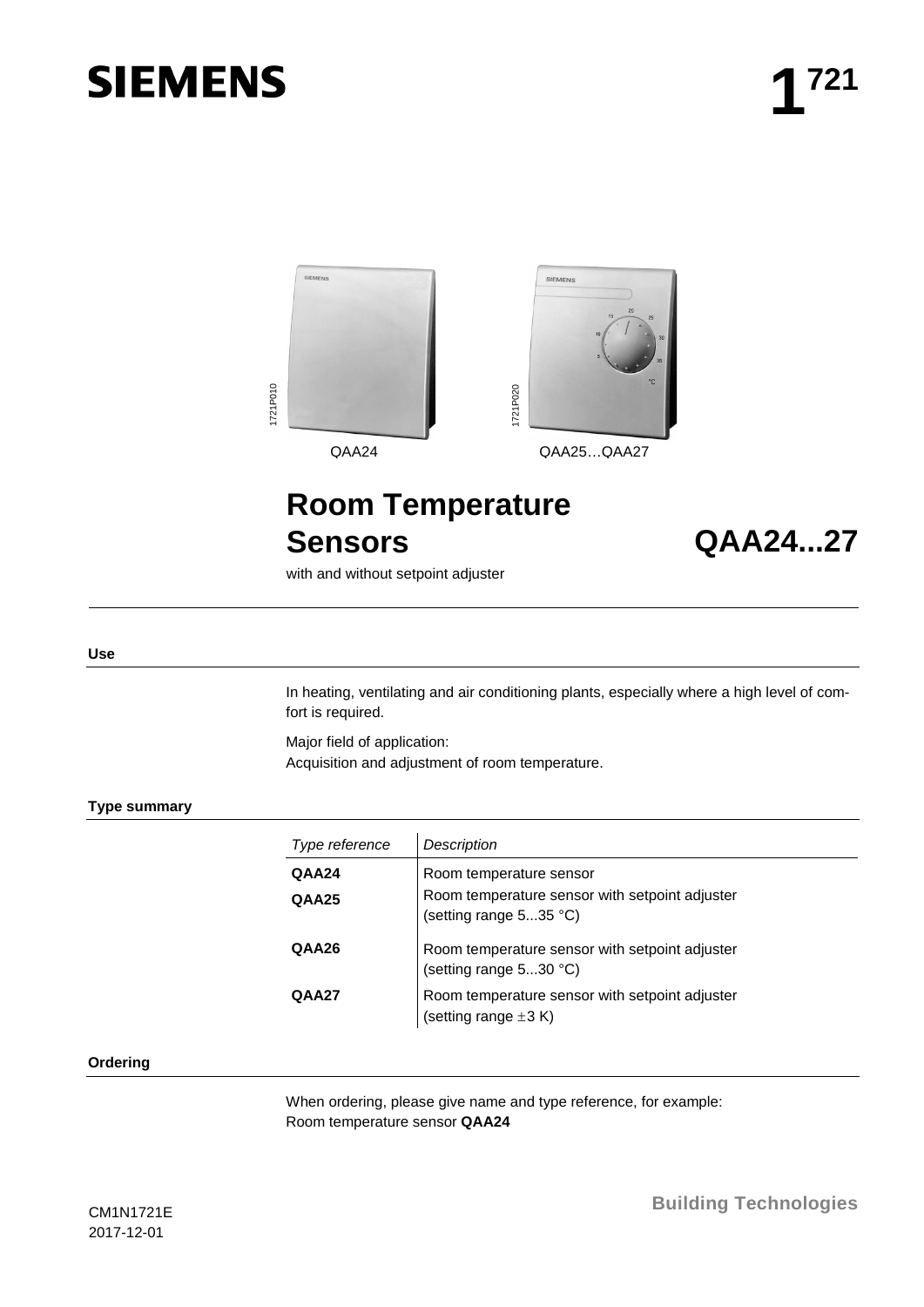The sensor acquires the air temperature via its sensing element whose resistance changes as a function of the temperature.

The signal is delivered to a suitable controller for further handling.



### **Mechanical design**

The units have been designed for wall mounting. They are suitable for use with most commercially available recessed conduit boxes. The cables can be introduced from the rear (concealed wiring) or from below or above (surface-run wires) through knock-out openings.

The units consist of two major sections: Casing and baseplate. Both snap together but can be detached again. The casing accommodates the temperature sensing element and, depending on the type of unit, various setting and operating elements. The baseplate carries the connecting terminals.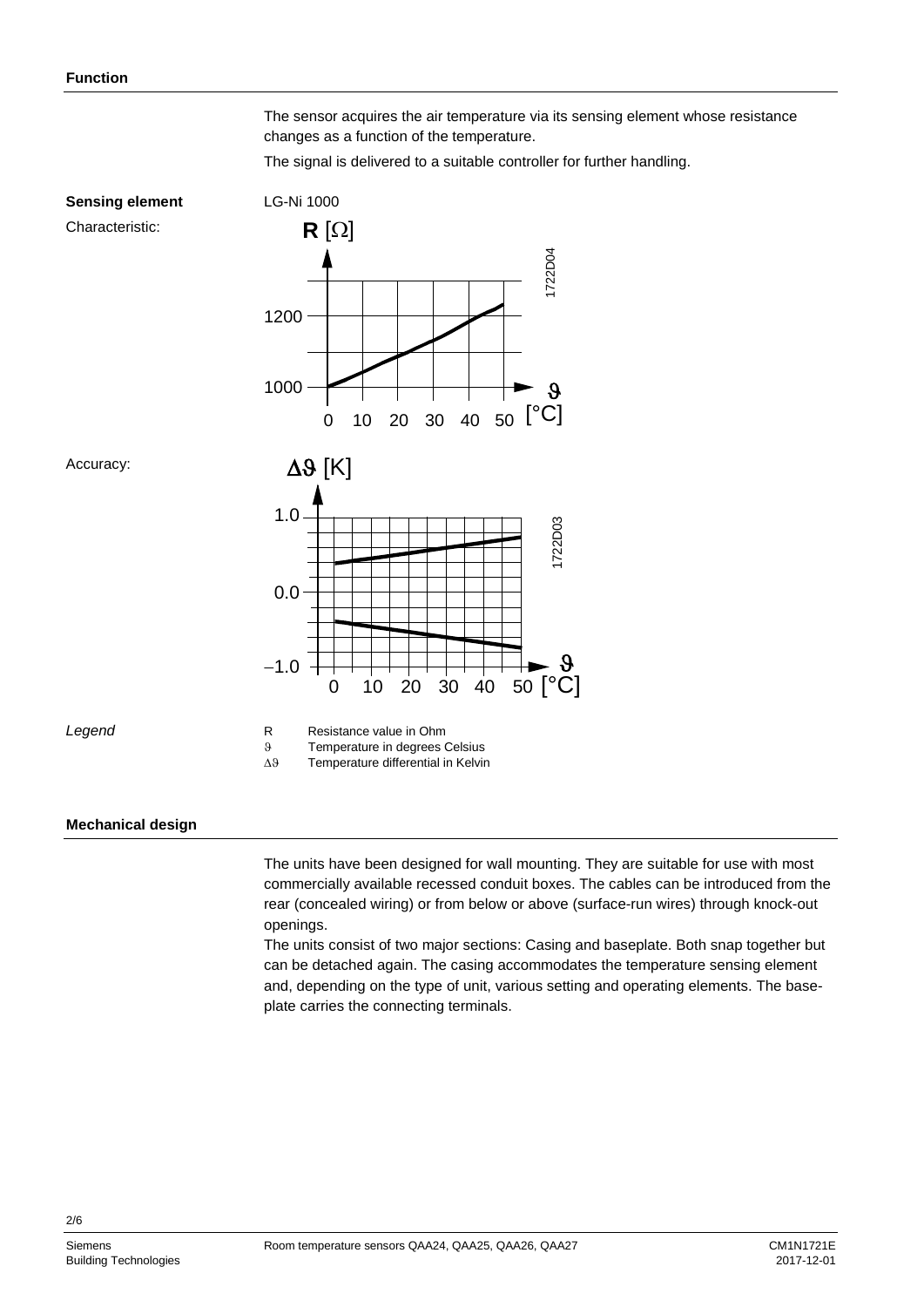| <b>Setting and operating</b>          | (only with QAA25, QAA26 and QAA27)                                                                                                                                                                                                                                                                                                                                                                                         |  |  |  |  |
|---------------------------------------|----------------------------------------------------------------------------------------------------------------------------------------------------------------------------------------------------------------------------------------------------------------------------------------------------------------------------------------------------------------------------------------------------------------------------|--|--|--|--|
| elements                              | Front<br>Rear                                                                                                                                                                                                                                                                                                                                                                                                              |  |  |  |  |
|                                       | oo<br>°C<br><b>.</b><br>721Z0<br>2 <sub>3</sub>                                                                                                                                                                                                                                                                                                                                                                            |  |  |  |  |
| Legend                                | Setting knob for infinite setpoint adjustment<br>1<br>$\overline{\mathbf{c}}$<br>Pin for mechanical maximum limitation of setpoint setting range<br>3<br>Pin for mechanical minimum limitation of setpoint setting range                                                                                                                                                                                                   |  |  |  |  |
| <b>Disposal</b>                       | The major plastic components bear the material references in compliance with<br>ISO/DIS 11 469 to facilitate environment-friendly disposal.                                                                                                                                                                                                                                                                                |  |  |  |  |
| <b>Engineering notes</b>              |                                                                                                                                                                                                                                                                                                                                                                                                                            |  |  |  |  |
|                                       | For the permissible lengths of lines and measured value errors, refer to «Basic<br>System Data» of the respective control system.<br>Following applies to the following systems/devises:<br>• UNIGYR <sup>®</sup> /VISONIK <sup>®</sup><br>When using the QAA26, both the temperature sensor and the setpoint setting unit<br>must be connected to a measured value input (B) of the measured value module<br>(PTM1.2R1K). |  |  |  |  |
| <b>Fitting and installation notes</b> |                                                                                                                                                                                                                                                                                                                                                                                                                            |  |  |  |  |
| Location                              | On an inner wall of the space to be heated or air conditioned. Not in recesses, shelves,<br>not behind curtains, not opposite or near heat sources.                                                                                                                                                                                                                                                                        |  |  |  |  |
|                                       | The unit must not be exposed to direct solar radiation.                                                                                                                                                                                                                                                                                                                                                                    |  |  |  |  |
|                                       | The end of the conduit at the sensor must be sealed to prevent false measurements<br>due to draughts through the conduit.                                                                                                                                                                                                                                                                                                  |  |  |  |  |
|                                       | The permissible ambient conditions should be observed.                                                                                                                                                                                                                                                                                                                                                                     |  |  |  |  |
| Installation instructions             | Installation instructions are printed on the packing.                                                                                                                                                                                                                                                                                                                                                                      |  |  |  |  |
| <b>Disposal</b>                       |                                                                                                                                                                                                                                                                                                                                                                                                                            |  |  |  |  |

The device is considered electrical and electronic equipment for disposal in terms of the applicable European Directive and may not be disposed of as domestic garbage.

- Dispose of the device via the channels provided for this purpose.
- Comply with all local and currently applicable laws and regulations.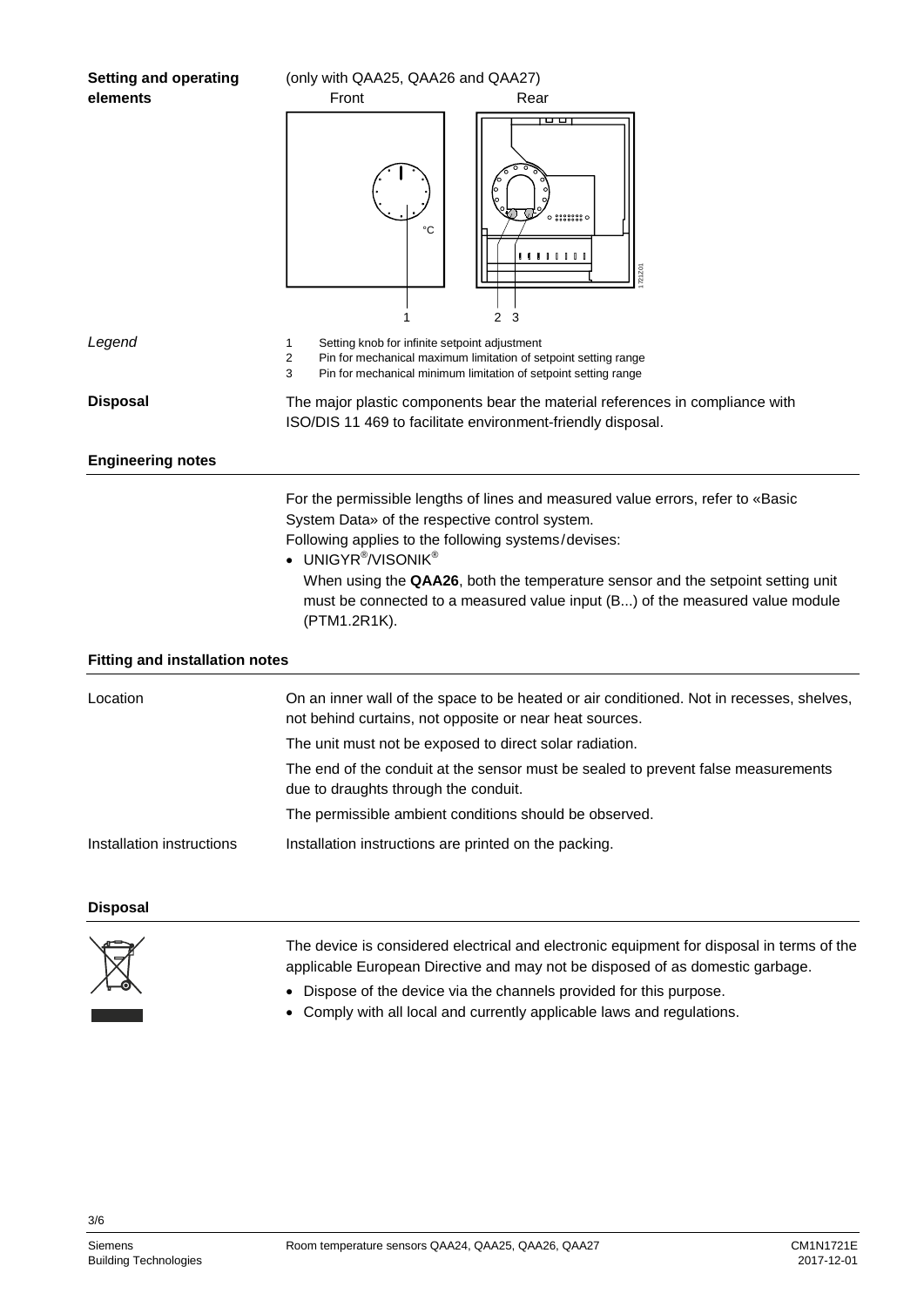# **Technical data**

| Sensor                          | Range of use<br>Sensing element<br>Time constant                                                                                                                               | 050 °C<br><b>LG-Ni 1000</b>                                                                        | 7 min (depending on air movement and<br>thermal coupling to the wall)<br>refer to «Engineering notes»     |                                                            |  |
|---------------------------------|--------------------------------------------------------------------------------------------------------------------------------------------------------------------------------|----------------------------------------------------------------------------------------------------|-----------------------------------------------------------------------------------------------------------|------------------------------------------------------------|--|
|                                 | Max. permissible line lengths<br>and measured value errors                                                                                                                     |                                                                                                    |                                                                                                           |                                                            |  |
| <b>Setpoint setting knob</b>    |                                                                                                                                                                                | QAA25                                                                                              | QAA26                                                                                                     | QAA27                                                      |  |
|                                 | Setpoint setting range<br>Resistance range<br>Resistance value at setpoint<br>10 °C<br>20 °C<br>25 °C<br>30 °C                                                                 | $535$ °C<br>$95685 \Omega$<br>193,9 $\Omega$<br>390,0 $\Omega$<br>488,3 $\Omega$<br>586,7 $\Omega$ | $530$ °C<br>10001195 $\Omega$<br>1039 $\Omega$<br>1118 $\Omega$<br>1157 $\Omega$<br>1195 $\Omega$         | $\pm 3K$<br>10001175 $\Omega$<br>$0 K \hat{=} 1091 \Omega$ |  |
| <b>General data</b>             |                                                                                                                                                                                |                                                                                                    |                                                                                                           |                                                            |  |
| <b>Connection terminals</b>     | Connection terminals for<br>cross-sectional areas of                                                                                                                           |                                                                                                    | 2 x 1.5 mm <sup>2</sup> or 1 x 2.5 mm <sup>2</sup>                                                        |                                                            |  |
| Degree of protection            | Protection degree of housing<br>Protection class                                                                                                                               | IP30 according to EN 60529<br>III according to EN 60730                                            |                                                                                                           |                                                            |  |
| <b>Environmental conditions</b> | Operation to<br><b>Climatic conditions</b><br>Temperature<br>Humidity<br><b>Mechanical conditions</b><br>Transport to<br><b>Climatic conditions</b><br>Temperature<br>Humidity | class 3K5<br>$050$ °C<br>Class 3M2<br>class 2K3<br><95 % r. h.                                     | EN 60721-3-3<br>095 % r. h. (noncondensing)<br>EN 60721-3-2<br>$-25+65$ °C                                |                                                            |  |
|                                 | <b>Mechanical conditions</b>                                                                                                                                                   | Class 2M2                                                                                          |                                                                                                           |                                                            |  |
| Directives and<br>Standards     | Product standard                                                                                                                                                               | EN 60730-1                                                                                         | Automatic electrical controls for household<br>and similar use                                            |                                                            |  |
| Materials and colors            | EU Conformity (CE)<br>Housing front<br>Botton section of housing<br>Base<br>Sensor (entirely)                                                                                  | Silicon-free                                                                                       | 8000073890 *)<br>ASA+PC, NCS S 0502-G (white)<br>ASA+PC, NCS 2801-Y43R (grey)<br>PC, NCS 2801-Y43R (grey) |                                                            |  |
| Weight                          | With packaging                                                                                                                                                                 |                                                                                                    | Approx. 0,1 kg                                                                                            |                                                            |  |

\*) The documents can be downloaded fro[m http://siemens.com/bt/download.](http://siemens.com/bt/download)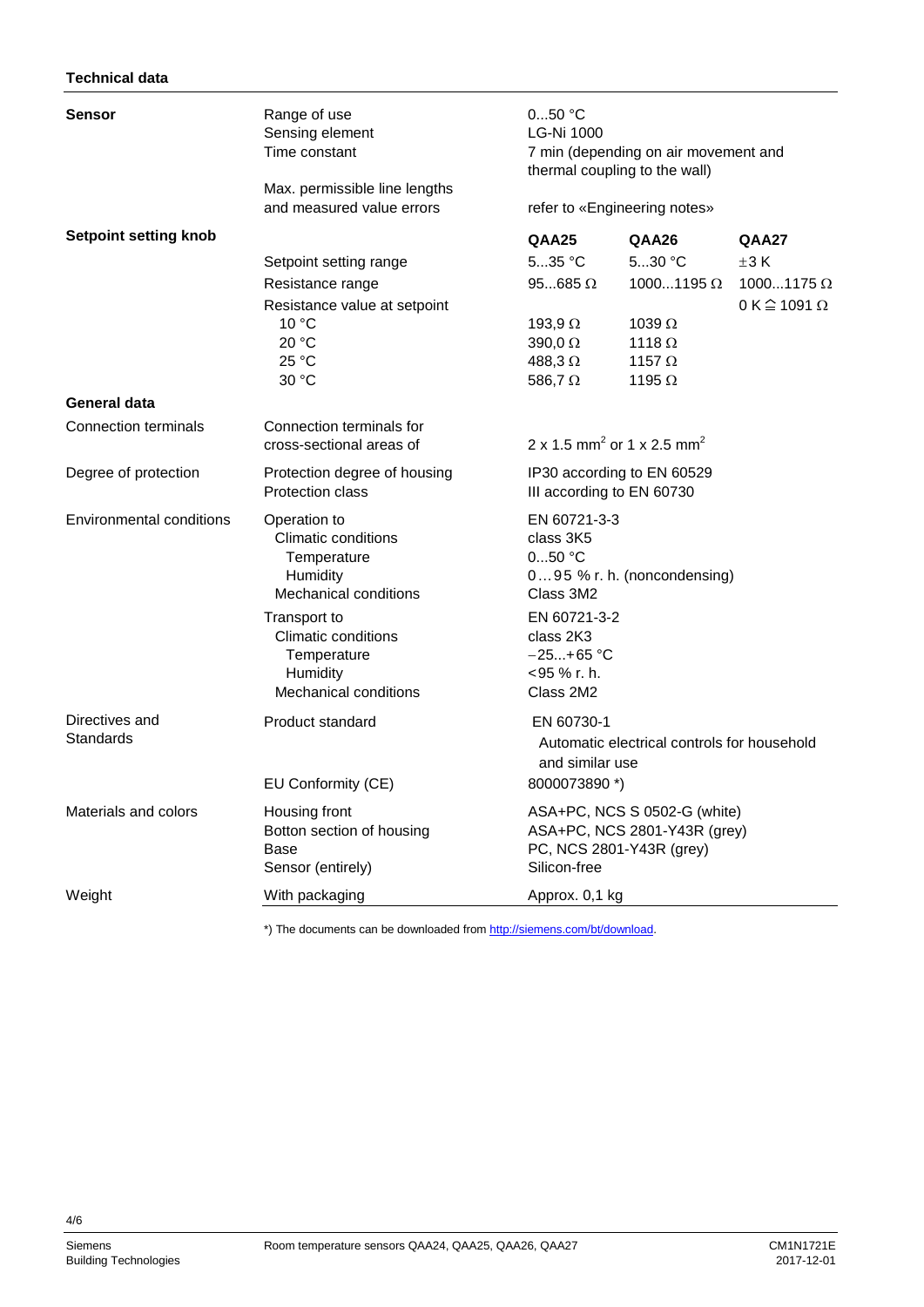# **Internal diagram**

**QAA24**



**QAA25, QAA26**



**QAA27**



*Legend*

- B1 Room temperature measuring signal
- M Measuring neutral
- R Setpoint signal

#### **Dimensions**



Dimensions in mm